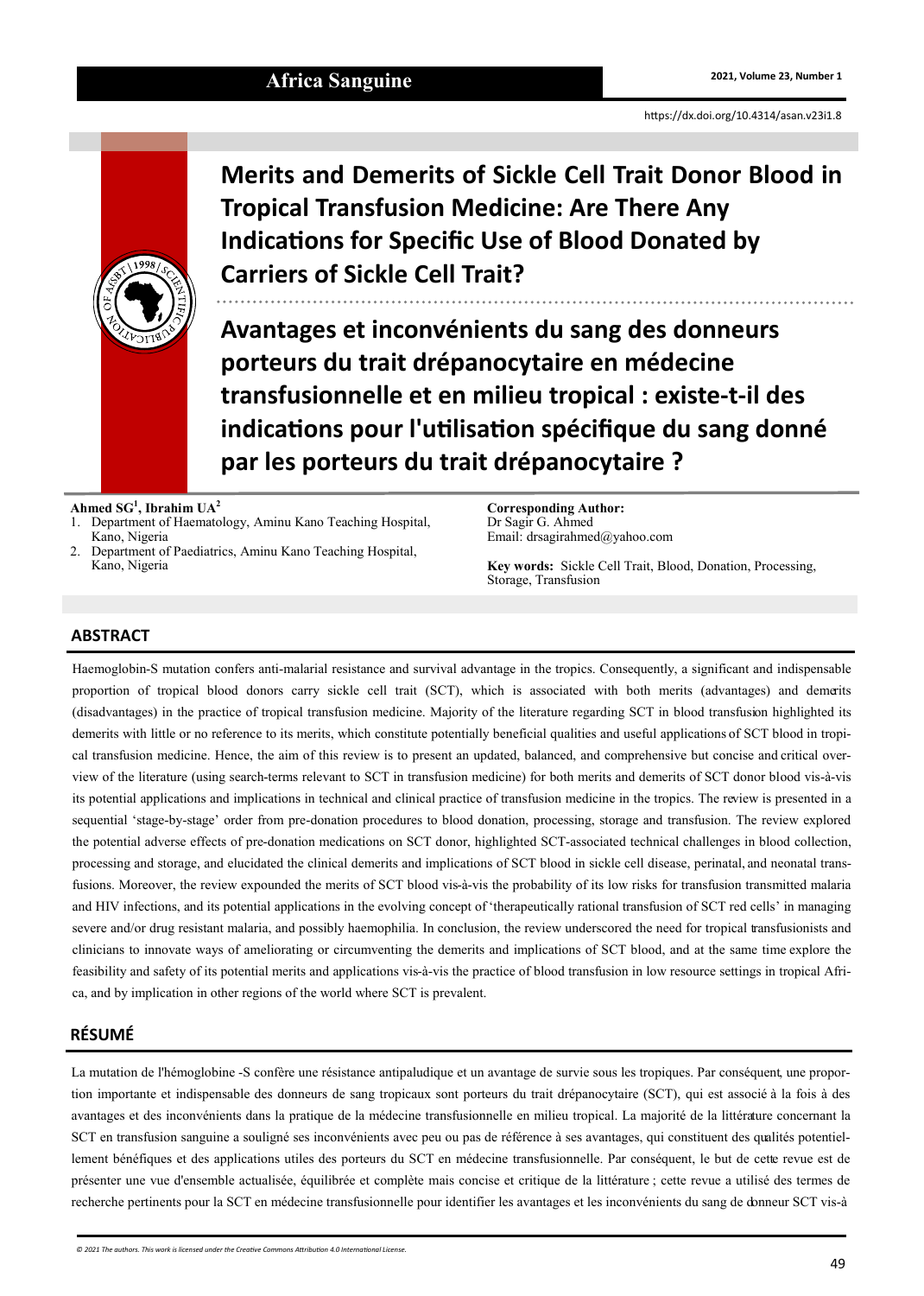# **2021, Volume 23, Number 1 Africa Sanguine**

-vis de vis à vis de ses applications potentielles et de ses implications dans la pratique technique et clinique de la médecine transfusionnelle sous les tropiques. L'examen est présenté dans un ordre séquentiel « étape par étape » depuis les procédures préalables au don jusqu'au don de sang, au traitement, au stockage et à la transfusion. La revue a exploré les effets indésirables potentiels des médicaments avant le don sur le donneur SCT, a mis en évidence les défis techniques associés au SCT dans la collecte, le traitement et le stockage du sang, et a élucidé les inconvénients cliniques et les implications du sang SCT dans la drépanocytose, les transfusions périnatales et néonatales. De plus, la revue a exposé les avantages du sang SCT vis-à-vis de la probabilité de ses faibles risques de paludisme transmis par transfusion et d'infections à VIH, et ses applications potentielles dans le concept en évolution de « transfusion rationnelle de globules rouges SCT » dans la prise en charge du paludisme résistant aux médicaments, et peut-être l'hémophilie. En conclusion, l'analyse a souligné la nécessité pour les hémobiologistes et les cliniciens tropicaux d'innover dans les moyens d'améliorer ou de contourner les inconvénients et les implications du sang SCT, et en même temps d'explorer la faisabilité et la sécurité de ses avantages et applications potentiels vis-à-vis de la pratique de la transfusion sanguine dans les milieux à faibles ressources en Afrique tropicale, et par ailleurs dans d'autres régions du monde où la SCT est répandue.

Haemoglobin-S (HbS) is the most classical example of adaptive genetic polymorphism, which is strongly correlated with innate resistance to malaria infection.<sup>1</sup> HbS is a variant of the normal haemoglobin-A (HbA) that arose as a result of GAG>GTG base transition at codon-6 of the β-globin gene on chromosome-11.<sup>1</sup> The GAG>GTG base transition causes the substitution of glutamic acid (polar, hydrophilic amino acid) by valine (neutral, hydrophobic amino acid) at position-6 of the β-globin chain.<sup>1</sup> Consequently, HbS has less anionic potential, slower electrophoretic mobility and reduced deoxygenated solubility that leads to Hb polymerization and red cell sickling.<sup>2</sup> The sickle cell trait (SCT) refers to the heterozygous inheritance of the sickle β-gene.<sup>3</sup> The SCT protects against severe falciparum malaria and confers survival advantage in populations living in malaria endemic countries.<sup>4</sup> This is attained through the process of natural selection<sup>5</sup> and mediated by the phenomenon of balanced polymorphism<sup>6</sup>, which is accomplished by immunological and biochemical mechanisms that protect individuals with SCT from malaria.<sup>7</sup> These mechanisms include reduced red cell invasion by the parasite, low intra-red cell parasite proliferation, parasite-induced red cell sickling and phagocytosis, reduced rosetting of parasitized red cells, and enhanced immune response against the malaria parasite.<sup>7</sup> Consequently, the prevalence of SCT in Nigeria and other tropical African countries is up to 25-30% in the general population<sup>4</sup>; and the prevalence SCT will continue to rise through natural selection as long as malaria remains endemic in the tropics.<sup>5</sup>

There are two techniques of collecting blood and blood products from donors viz: whole blood collection and apheresis, the former being the predominant technique especially in the tropics where facilities for apheresis are scarce. Irrespective of blood collection technique, the eligibility of prospective donors must be ascertained by pre-donation assessment of health status.<sup>8,9</sup> The assessment takes the form of verbal interviews and/or questionnaire-based answers to relevant questions on general health, medical history, and social attributes, followed by a general physical examination, which

**INTRODUCTION** includes the measurements of blood pressure (BP) and body weight  $(BW)$ .<sup>8,9</sup> Persons within the ages of 18 to 65 years with normal BP and BW, negative test results for HIV, syphilis, hepatitis B and C viruses, and Hb levels of more than 13.5 g/dl for males or 12.5 g/dl for females (except pregnant and lactating women) are acceptable as donors.8,9 Individuals with SCT are genetically heterozygous for the sickle β-globin gene and their red cells have the HbAS phenotype expressing both HbS (20-40%) and HbA (60-80%).<sup>1,10</sup> The relative abundance of HbA in SCT red cells prevents undue sickling and haemolysis under physiological conditions.1,10 Thus, carriers of SCT have normal red cell life-span and normal life expectancy.<sup>11</sup> Moreover, SCT carriers are clinically symptomless and haematologically nonanaemic.<sup>11</sup> Therefore, the SCT does not in any way jeopardize or diminish the chances of passing routine pre-donation tests. Consequently, SCT carriers constitute a significant and indispensible proportion of eligible blood donors in tropical African countries such as Nigeria, where up to one quarter or more of blood donors carry the SCT. $^{12,13}$  Unfortunately, the SCT blood has certain notable disadvantages and limitations. For example, SCT blood is unsuitable for some blood banking procedures such as leuco-filtration, and is also inappropriate for transfusing hypoxia-susceptible and sickling-prone patients such as foetuses, neonates and sickle cell disease (SCD) patients.<sup>9</sup> Thus, the World Health Organization (WHO) does not consider the SCT as a contraindication for blood donation as long as the donated blood is not subjected to the aforementioned blood banking procedures or used for transfusing the aforementioned categories of patients.<sup>9</sup>

> We thus reckon that SCT blood has certain disadvantages (demerits), which constitute significant technical and clinical challenges and implications in the practice of transfusion medicine. Majority of the literature regarding SCT in blood transfusion predominantly highlighted the demerits associated with SCT blood, with little or no reference to the advantages (merits), which constitute potentially beneficial qualities and useful applications of SCT blood in the practice of clinical blood transfusion in the tropics. It is therefore important for the blood transfusion service personnel and clinicians in tropical Africa, and indeed other regions of the world where the SCT is prevalent,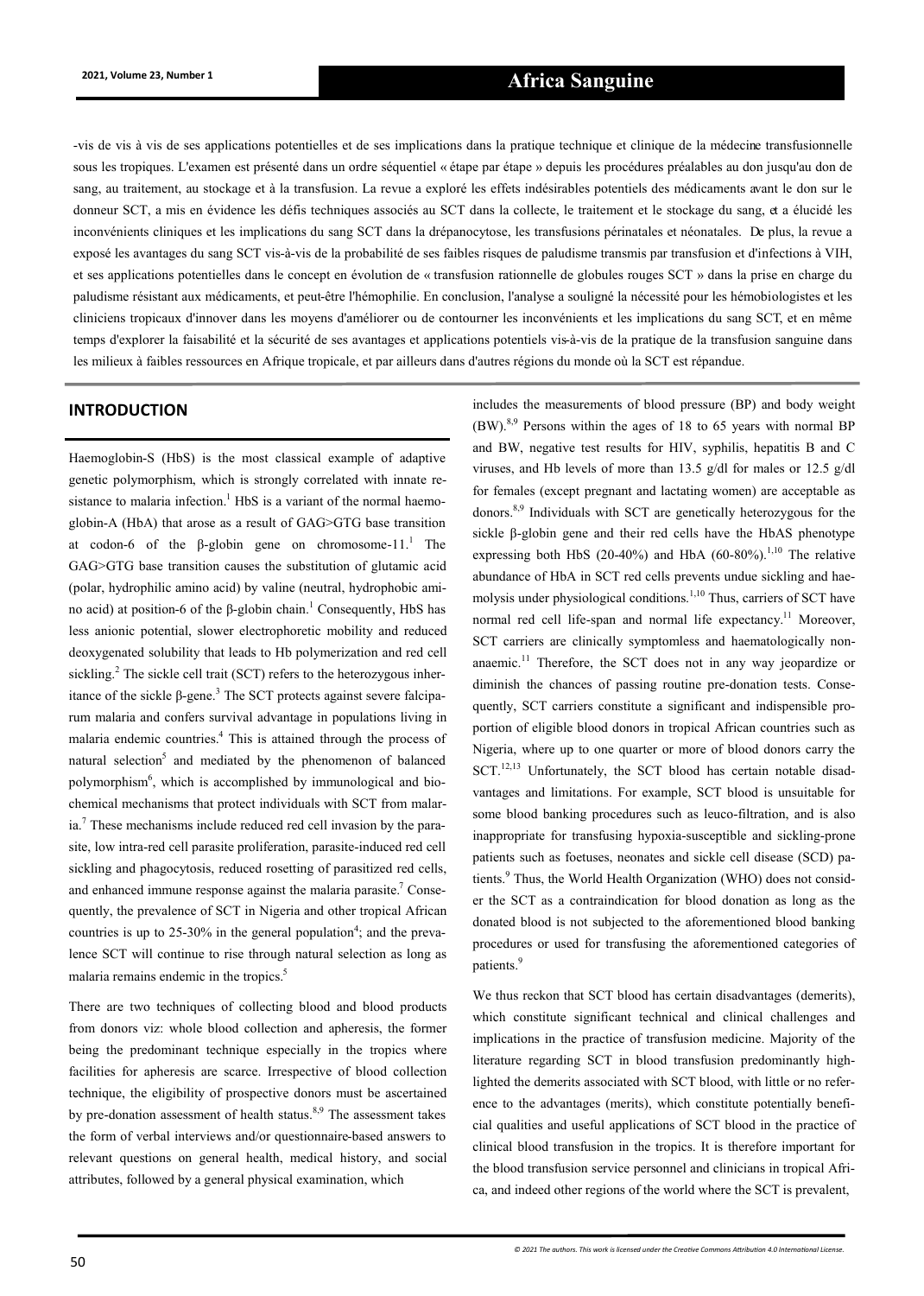to have a comprehensive and balanced understanding of both proven and potential merits and demerits of SCT in transfusion medicine. Hence, the primary aim of this review

is to present an updated, balanced, and comprehensive but concise and critical overview of the literature (using search terms: sickle cell trait donor, pre-donations procedures, donation, processing, storage, contraindications, transfusion, and relevant sub-terms in Pub Med, Google Scholar, Medline, and other search engines) for both merits and demerits of SCT in transfusion medicine. The secondary aim is to critically highlight the 'pros-and-cons' of SCT blood vis-à-vis its technical and clinical applications and implications in perinatal and neonatal transfusion, sickle cell disease, haemophilia and general transfusion medicine in the tropics. This review is presented in a sequential 'stage-by-stage' order from pre-donation procedures to blood donation, processing, storage and transfusion as outlined in Tables 1 and 2.

#### **Table 1: Demerits of sickle cell trait (SCT) in transfusion**

#### **PRE-DONATION STAGE: Pre-donation Haematopoiesis Enhancement Medications** • <sup>G</sup>-CSF Injections: Neutrophilia, Hyperviscosity, Risk of VOC in SCT Donors • EPO Injections: Prothrombotic Effects, Risk of VTE in SCT Donors

**BLOOD DONATION STAGE: Blood Collection in Bags**

- SCT hypercoagulability: Risk of Clotting in SCT Blood Bags
- **BLOOD PROCESSING STAGE: Leucocyte Depletion Procedures**

• SCT Red Cell Sickling, Rigidity: Risk of Filter Clogging During Leuco-filtration

- **BLOOD STORAGE STAGE: Conventional (aerobic) and Anaerobic Storage at 4°C**
- Conventional (aerobic) Storage: SCT Red Cells Associated with Increased instorage Haemolysis, Reduced Post-Transfusion Survival
- Anaerobic Storage: Risk of Massive Sickling of SCT Red Cells within Blood Bags During Storage

#### **BLOOD TRANSFUSION STAGE: Recipient Exclusions**

- SCT Red Cells may Sickle in Potentially Hypoxic Conditions: Unsuitable for Foetuses
- SCT Red Cells may Sickle in Potentially Hypoxic Conditions: Unsuitable for Neonates
- SCT Red Cells Contain About 40% HbS: Unsuitable for Sickle Cell Disease Patients

G-CSF=Granulocyte Colony Stimulating Factor; VOC=Vaso-Occlusive Crisis; EPO=Erythropoietin; VTE=Venous Thrombo-Embolism; HbS=Haemoglobin-S.

#### **Table 2: Merits of sickle cell trait (SCT) in transfusion medicine**

#### **PRE-DONATION STAGE: Donor Screening and Risk of Infection**

- SCT Donors and Low Risk of Asymptomatic Malaria Parasitemia
- SCT Donors and Low Risk of HIV Infection

**BLOOD TRANSFUSION STAGE: Therapeutically Rational Use of SCT Blood**

- SCT and Malaria Resistance: Therapeutically Rational Exchange Transfusion for Severe Malaria
- SCT and Hypercoagulability: Therapeutically Rational Additive Transfusion for Severe Haemophilia

# **DEMERITS OF SICKLE CELL TRAIT IN TRANSFUSION MEDICINE**

SCT has been associated with a number of demerits within the ambit of clinical transfusion medicine. The demerits of SCT have been documented at virtually every stage of transfusion medicine ranging from the initial 'pre-donation stage' to the final 'blood transfusion stage' as outlined in Table-1 and pathophysiologically described below.

#### **1. Pre-donation Stage: Pre-donation Haematopoiesis Enhancement Medications**

There are two haematopoiesis-enhancing pre-donation medications (granulocyte colony stimulating factor and erythropoietin) that may be administered to eligible donors in clinical transfusion practice as described below.

#### **1a. Granulocyte Colony Stimulating Factor: Neutrophilia, Hyperviscosity, Risk of VOC in SCT Donors**

Granulocyte colony stimulating factor (G-CSF) is a cytokine and a haematopoietic growth factor that is naturally produced by monocytes, macrophages, fibroblasts, endothelial cells and marrow stromal cells.<sup>14</sup> However, it is now being commercially produced by recombinant DNA technology.<sup>14</sup> Functionally, G-CSF stimulates the proliferations and maturation of haematopoietic stem cells with a concomitant increase in the production of mature neutrophils (neutrophilia).<sup>15</sup> Moreover, G-CSF can also mobilize marrow haematopoietic stem cells into circulation.<sup>15</sup> Hence, G-CSF is usually administered as a strategy for enhancement and mobilization of haematopoietic stem cells during apheresis.<sup>15</sup> G-SCF mobilized haematopoietic stem cells are cytometrically identified as CD-34 positive mononuclear cells that are selectively harvested by apheresis for the purposes of autologous or allogeneic stem cell transplant procedures.<sup>16</sup> However, there are some concerns and skepticisms regarding the safety of apheresis donations by persons with SCT visà-vis the possibility of adverse effect of hypoxia on SCT blood within the extracorporeal apheresis circuit.<sup>17</sup> For this reason, the European committee on blood transfusion guidelines prohibits SCT carriers from donating red cells by apheresis, but the guidelines remain silent about apheresis donation of other blood products by SCT carriers<sup>18</sup>, which is allowed or prohibited at the discretion of individual blood bank policies.<sup>17</sup> Nonetheless, a recent study on platelet apheresis donations derived from SCT (HbAS) donors have revealed similar platelet quality in comparison to those derived from non-SCT (HbAA) donors.<sup>17</sup> Moreover, no increase in incidence of adverse reactions was observed among SCT (HbAS) donors in comparison with non-SCT (HbAA) donors.<sup>17</sup>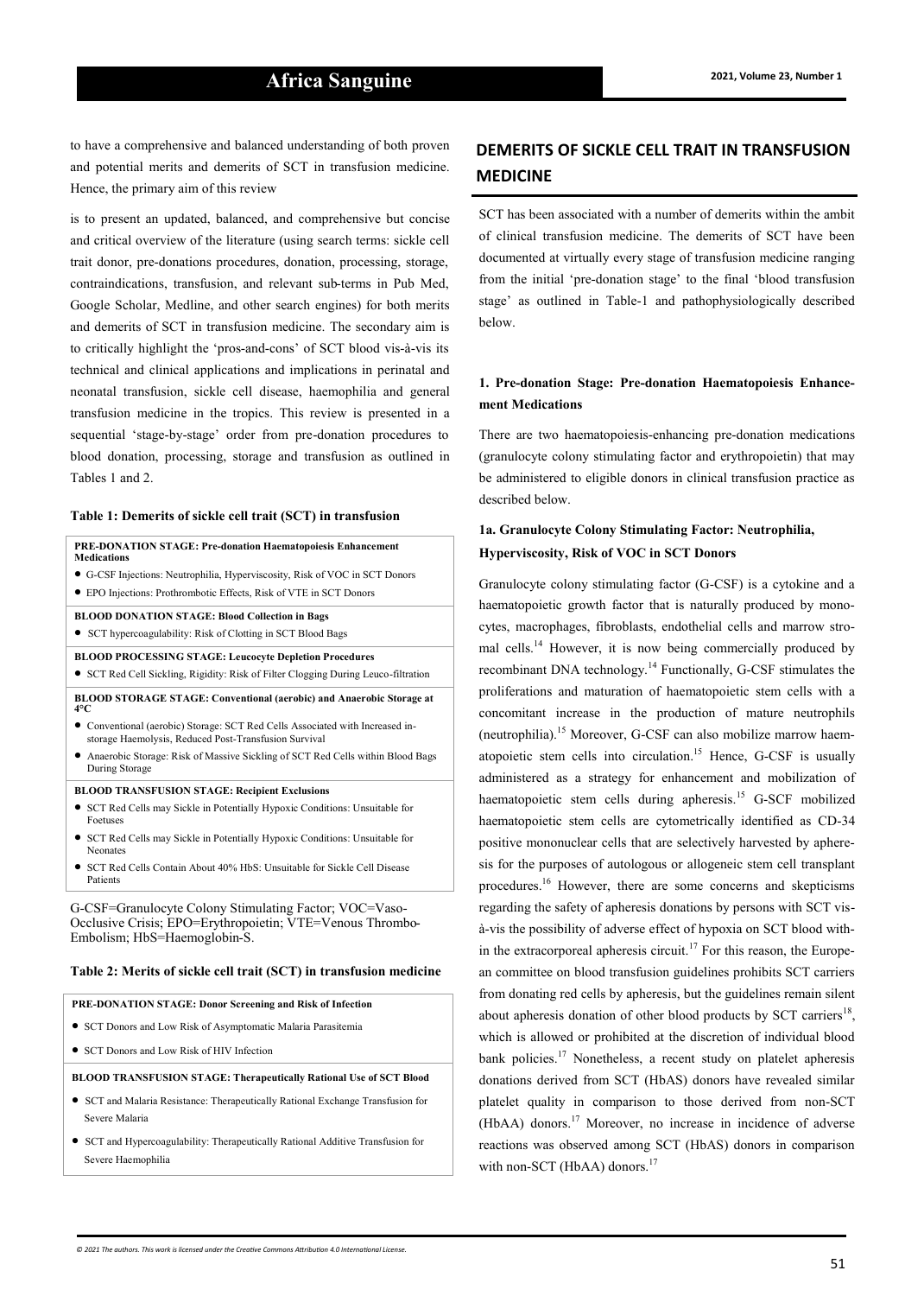Despite the safety of platelet apheresis procedure in persons with  $SCT<sup>17</sup>$ , apheresis must be carried out with caution if it is intended for the purpose of collecting stem cell donation from persons with SCT. This is because G-CSF is usually used as a pre-donation booster and mobilizer for stem cell apheresis $15,16$ , and unfortunately G-CSF can provoke vaso-occlusive events in SCT carriers.<sup>19</sup> Although SCT carriers are generally asymptomatic, the use of pre-donation G-CSF in a person with SCT has been reported to trigger full-blown vasoocclusive crisis  $(VOC)$ .<sup>19</sup> There are at least two possible pathophysiologic mechanisms that can trigger VOC when G-CSF is used in individuals with SCT. First, G-CSF causes neutrophilic leucocytosis, which increases the number of vaso-adherent neutrophils<sup>20</sup> and raises whole blood viscosity<sup>21</sup>, both of which are important rheological risk factors for vascular occlusion and pain crisis in sickle cell disorders.<sup>22</sup> Second, G-CSF causes neutrophils activation, which increases the adhesiveness of neutrophils onto the vascular endothelium, thereby increasing the risk of VOC.<sup>23</sup> Nonetheless, some studies have reported that G-CSF is safe for mobilizing hematopoietic stem cells in donors with SCT.<sup>24</sup> These controversies call for caution when considering the use of G-CSF as a pre-donation medication for stem cell apheresis on donors that carry SCT.

#### **1b. Erythropoietin: Prothrombotic Effects, Risk of Venous Thrombo Embolism in SCT Donors**

Erythropoietin (EPO) is a member of class-I cytokines and is markedly induced by hypoxia.<sup>25</sup> EPO is mainly produced by peri-tubular fibroblast-like cells in the cortex-medullary border of the kidney, and to a lesser extent by the hepatocytes, bone marrow macrophages, trophoblasts, breast cells, and astrocytes.<sup>25</sup> However, it is now being commercially produced by recombinant DNA technology.<sup>25</sup> Functionally, EPO stimulates the proliferations and maturation of burst-forming and colony-forming erythrocytic progenitors in the bone marrow, thereby increasing and maintaining the red cell mass.<sup>25</sup> Consequently, recombinant human erythropoietin (rhEPO) is commonly used to boost autologous donor red cell mass and facilitate the collection of more units of erythrocyte-rich blood within relatively short intervals of autologous donations.<sup>26</sup> Nevertheless, several studies have previously highlighted increased incidence of thrombotic complications, especially venous thromboembolism (VTE), in patients with various form of chronic anaemias undergoing therapy with Erythropoiesis Stimulating Agents (ESAs), including rhEPO.<sup>27</sup> The pathophysiology of the prothrombotic effects of ESAs is multi-factorial, including polycythemia, hyperviscosity, thrombocytosis, platelet hyperactivity, and activation of blood coagulation cascade. $27$  It has therefore been suggested ESAs should be used with caution, especially in patients with background hypercoagulability.<sup>27</sup> Previous studies on the use of rhEPO for autologous donation in Japanese<sup>28</sup> and European<sup>29</sup> donors (among whom SCT would be extremely unlikely) suggested that rhEPO was safe and devoid of any prothrombotic risks. Unfortunately, there is dearth of

research on the prothrombotic risk of rhEPO vis-à-vis autologous blood donation in tropical Africa, where up to 25-30% of the general and donor populations carry SCT.<sup>12,13,30</sup> Thus the potential risk of using rhEPO for autologous donation in persons with SCT is unknown.

It is well established that SCT confers upon its carriers a significant state of prothrombotic hypercoagulability $31$ , which results in elevated risk of VTE among apparently healthy carriers of the trait.<sup>32</sup> SCTassociated hypercoagulability has been pathophysiologically attributed to the effects of sub-clinical red cell sickling<sup>33</sup>, which increases red cell rigidity<sup>34</sup>, raises blood viscosity<sup>34</sup>, scrambles red cell membrane phospholipids $35$ , releases procoagulant phospholipids<sup>36</sup>, and ultimately increases the activation rate of clotting factors.33,36 Moreover, SCT has also been associated with increased expression of monocyte-derived tissue factor, which undesirably aggravates the background hypercoagulability due to sub -clinical red cell sickling.<sup>33</sup> Therefore, SCT is inherently prothrombotic. Accordingly, we envisage that rhEPO-associated hypercoagulability may act synergistically with SCT-associated hypercoagulability and predispose person with SCT to high risk of thrombosis. This potentially prothrombotic synergy between rhEPO and SCT calls for cautious and judicious considerations whenever the use of rhEPO is contemplated for autologous donors who carry SCT.

## **2. Blood Donation and Collection Stage: SCT hypercoagulability, Risk of Clotting in Blood Bags**

Clotting in blood bags has undesirable economic and clinical consequences in Nigeria, and indeed other low-resource tropical countries, where health budgets are typically inadequate (37), voluntary blood donors are usually scarce<sup>38,39</sup>, and unmet transfusion needs are often high.<sup>40</sup> There are four possible trigger mechanisms (root causes) for coagulation activation and clot formation in blood bags during blood donation. First, an untidy and unduly traumatic venepuncture can cause significant vascular endothelial injury with exposure of sub-endothelial microfibrils and collagen, which can trigger contact activation of platelets and FXII.<sup>41</sup> Second, slow blood flow (e.g. due to poor vein selection) within the anticoagulant-free plastic tubing can also lead to contact activation of blood coagulation.<sup>42</sup> Third, over-filling of bags and/or under-mixing of blood within collection bags can also predispose to clot formation.<sup>43</sup> And fourth, inadequate skin cleansing of venepuncture site can result in contamination with bacteria, which can proliferate, trigger coagulation and eventually cause clot formation in blood bags.<sup>8</sup> High level of quality control in phlebotomy and blood collection is obviously required to avoid triggering any or all of the four aforementioned root causes of coagulation activation and clotting during blood donation.<sup>8</sup>

Quality control, haemovigilance and root-cause analysis for clotted blood bags are generally inadequate or lacking in Nigeria and many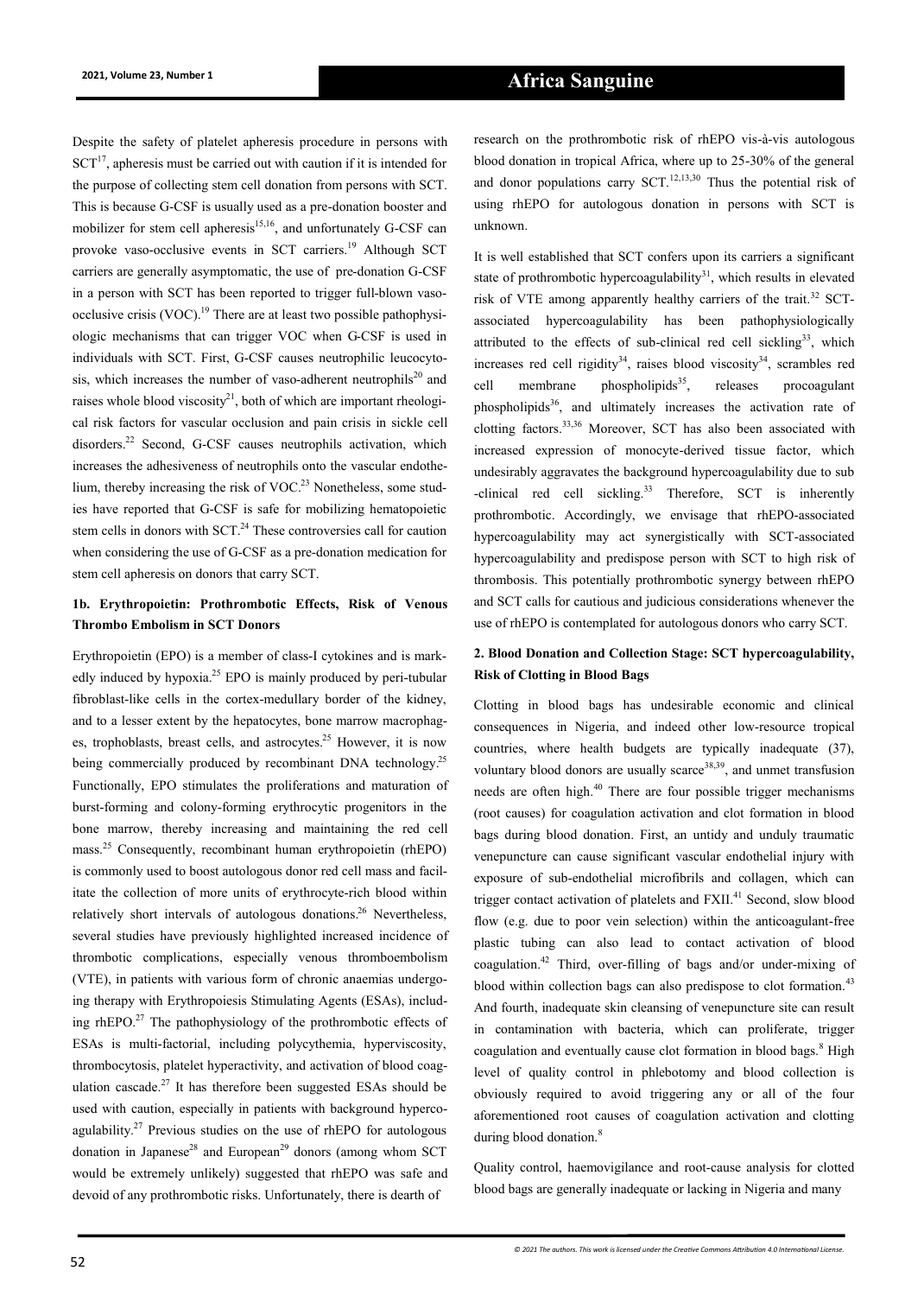other developing tropical countries, as clotted blood bags are more often than not simply discarded without further investigations.<sup>39,44</sup> Nonetheless, a recent study on clotted bags in Nigeria revealed that the incidence of clotting in blood bags was estimated to be high at about 3%, but the actual incidence maybe much higher due to underreporting and under-documentation of clots in blood bags.<sup>45</sup> Another study from Nigeria revealed that irrespective of the root causes or trigger mechanisms for clotting within blood bags, donor SCT was associated with relatively higher risk of clotting in blood bags.<sup>46</sup> This phenomenon was interpreted to be a manifestation of the innate hyperviscosity and hypercoagulability of SCT blood.<sup>31-36</sup> There is therefore a need for Nigeria and other tropical countries with high prevalence of SCT among their general and donor populations $12,13,30$ to assess the actual extent to which SCT contributes to clotting and wastage of donated blood vis-à-vis the feasibility of preemptive predonation hydration. This is because optimal oral hydration has been shown to reduce blood viscosity in persons with SCT, both at rest and during exercise. $47$  Hence, pre-donation oral hydration (for SCT) donors) may predictably minimize hyperviscosity, reduce hypercoagulability and attenuate the risk of clotting in blood collected from donors with SCT. Although a recent study has identified SCT as a risk factor for clotting in blood bags in Nigeria<sup>46</sup>, we believe that the clotting risk associated with SCT is perpetuated by the prevailing poor quality control within the Nigerian blood transfusion service.<sup>44</sup>, as is usually the case in other developing tropical countries.<sup>39</sup> Hence, there is the need for tropical countries to improve quality control in blood donation and collection procedures in order to minimizing the incidence of clotting and wastage of donated blood irrespective of donor haemoglobin phenotypes.

#### **3. Blood Processing Stage: Leucocyte Filtration, Red Cell Sickling, Rigidity, Filter Clogging**

Because people with SCT are genetically heterozygous for the sickle  $β$ -globin gene, their red cells contain both HbA and HbS.<sup>1</sup> But the relative quantities of the haemoglobins (HbA and HbS) are disproportionately distributed (i.e. HbA: $\sim 60\%$ ; HbS: $\sim 40\%$ ) within the red cells of persons with  $SCT<sup>10</sup>$ . Thus the relative abundance of HbA  $({\sim}60\%)$  prevents clinically significant polymerization, sickling and haemolysis under physiological conditions.<sup>10</sup> Nonetheless, relative to HbAA red cells, SCT red cells are inherently stiffer and more viscous<sup>34</sup>, which may be a manifestation of subclinical Hb polymerization and sickling. Moreover, sickling of SCT red cells may occur in the relatively hypoxic environment within donated blood bags, a situation that is thought to be responsible for the high incidence of filter-clogging during leuco-depletion of whole blood units donated by persons with  $SCT<sup>48,49</sup>$  However, the filterability of SCT blood can be improved by increasing the oxygen saturation level (thereby inhibiting HbS polymerization) within the SCT blood bag.<sup>49</sup> Therefore, SCT represents the most common cause of leucofiltration failure.<sup>50</sup> Moreover, SCT blood units that 'manage' to pass

through the leucocyte filter often have unduly prolonged filtration time and high post-filtration residual leucocyte counts.<sup>51</sup> Consequently, WHO guidelines recommend that whole blood donated by persons with SCT should not be subjected to leucofiltration. $9$  This is a major challenge for tropical blood banks where up to one quarter or more of blood donors carry the  $SCT$ <sup>12,13</sup> And yet SCT blood cannot be easily and satisfactorily filtered to produce leucocyte depleted red cell concentrates, which may be essential in the prevention and/or management of immune sensitization and febrile reactions among chronically transfused patients.<sup>52</sup> Therefore, a pertinent clinical research question remains to be answered. Should the tropical transfusion centres and blood banks adopt Stroncek's method<sup>49</sup>, which is an effective but potentially costly method of facilitating leuco-filtration of SCT blood by increasing oxygen saturation levels within whole blood bags donated by SCT carriers?

## **4. Blood Storage Stage: Conventional (Aerobic) and Anaerobic Storage at 4°C**

Liquid blood can be stored at 4°C by two methods: conventional (aerobic) and anaerobic methods. The former method is the standard method in current practice of blood transfusion, while the later method is still under experimental exploration. Each one of these two methods of storage has potential problems with respect to SCT red cells as described below.

## **4a. Conventional (Aerobic) Storage: SCT Red Cells Associated with Increased in-storage Haemolysis, Reduced Post Transfusion Survival**

As earlier mentioned, haemo-rheological studies had suggested that SCT is associated with subtle HbS polymerization and red cell sickling in-vivo $34,46$ , while leuco-filtration studies had suggested that subtle HbS polymerization and red cell sickling of SCT red cells also occur in-vitro within donated blood bags during conventional (aerobic) storage at  $4^{\circ}$ C.<sup>48-50</sup> HbS polymerization and red cell sickling cause oxidation-induced damage to both lipid and protein components of the red cell membrane<sup>53</sup>, which would invariably compromise membrane integrity, reduce stability of SCT red cells during storage, and presumably decrease post transfusion survival of stored SCT red cells. Quite expectedly, a study on human and transgenic murine models of SCT had shown that in comparison to HbAA red cells, SCT red cells were associated with accelerated instorage haemolysis, rapid post transfusion clearance, and reduced post transfusion recovery.<sup>54</sup> Therefore, a important clinical research question remains to be answered. Should the tropical transfusion centres and blood banks review the duration of storage shelf-life of blood donated by persons with SCT? This can only be adequately answered after a rigorous and large scale study on the impact of SCT on storage changes and post transfusion recovery of red cells donated by persons with SCT.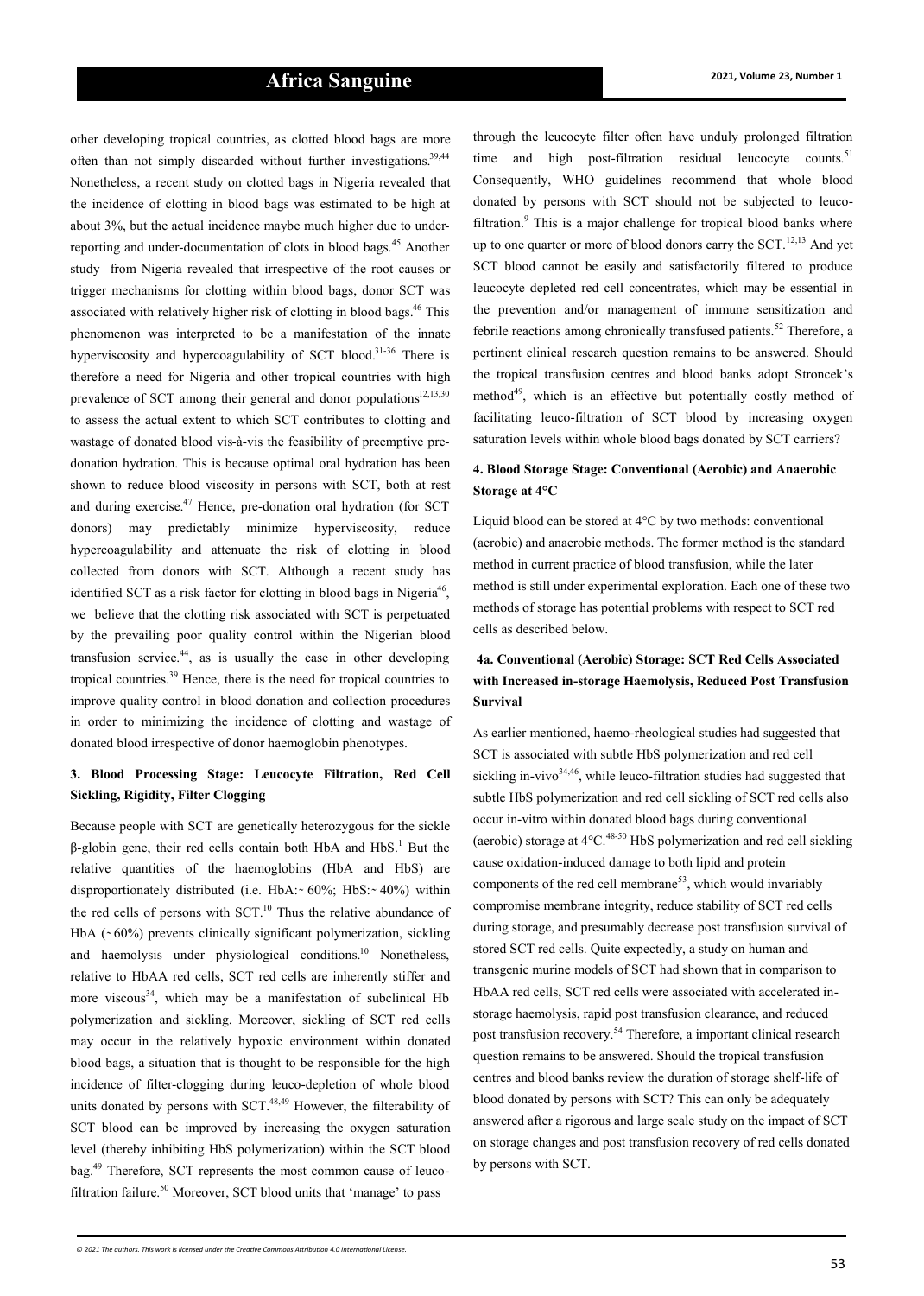## **4b. Anaerobic Storage: Potential Risk of Massive Sickling of SCT Red Cells within Blood Bags During Storage**

Stored red blood cells are continuously subjected to oxidative stress and membrane injury by reactive oxygen species during conventional (aerobic) liquid storage at  $4^{\circ}$ C.<sup>55</sup> Studies have shown that removal of oxygen from blood bags during storage (i.e. anaerobic storage) eliminates the adverse contribution of oxygen to the development of red cell storage lesions.<sup>55</sup> Consequently, anaerobic storage of red cells has many potential advantages over conventional storage with respect to mitigation of oxidative red cell damage<sup>56</sup>, thus allowing for extended storage with good post transfusion red cell viability<sup>57</sup>, which could be further augmented by the addition of metabolite precursors in the storage solutions.<sup>58</sup> However, these studies<sup>55-58</sup> were conducted on Caucasian donor red cells, and cannot therefore be deemed to be safely applicable to donor red cells derived from tropical Africa and other regions with high prevalence of SCT among donor populations.12,13 This is because SCT red cells contain about  $40\%$  HbS $^{10}$ , which may potentially polymerize and induce red cell sickling within the relatively hypoxic confinement of blood bags. For example, some studies have shown that SCT blood stored under conventional (aerobic) conditions has poor filterability during leucodepletion procedures $48-50$ , which suggest that some degree of HbS polymerization and red cell sickling occur (due to relative hypoxia in blood bags) even during conventional aerobic storage. It is therefore easy to envisage that anaerobic storage might potentially trigger more intense and massive HbS polymerization and sickling of SCT red cells. It should be appreciated that deoxygenation and sickling cause significant damage to the membranes of HbS-containing red cells.53,59 Hence, we infer that the deoxygenation process associated with anaerobic storage of SCT red cells may lead to extensive and/or irreversible sickling, which may adversely affect the post transfusion viability of transfused SCT cells and/or obstruct the microvasculature of the recipient circulation.<sup>60</sup> Obviously, further studies are required to determine the feasibility and safety of storing SCT red cells under anaerobic conditions.<sup>60</sup> Meanwhile, if anaerobic storage of blood is contemplated in the tropics and other areas with high prevalence of SCT, donor Hb phenotyping should be routinely carried out in order to identify SCT donors and avoid subjecting their red cells to anaerobic storage.<sup>61</sup>

#### **5. Blood Transfusion Stage: Recipient Exclusions**

Blood donated by persons with SCT can be safely transfused into the vast majority of patients with normal cardiopulmonary functions devoid of significant hypoxia. However, the WHO has explicitly declared that SCT blood is inappropriate for transfusing three categories of hypoxia-susceptible and sickling-prone patients viz: foetuses, neonates and SCD patients as described below.

#### **5a. SCT Red Cells may Sickle in Potentially Hypoxic Conditions: Unsuitable for Foetuses.**

Foetal anaemia is a serious complication of pregnancy. Foetal anaemia may be caused by genetic or infectious factors, but it is commonly due to foeto-maternal blood group incompatibility resulting in maternal sensitization and cross-placental transfer of maternal allo-immune IgG, which is followed by haemolysis of foetal red cells.<sup>62</sup> Severe foetal anaemia is associated with high incidence of perinatal morbidity and mortality.<sup>62</sup> Fortunately, intrauterine transfusion (IUT) therapy is considered a most successful management of foetal anaemia.<sup>62</sup> However, IUT is not devoid of potentially serious complications. For example, fetal distress during or after the IUT procedure can occur due to local cord accidents such as spasm, rupture, excessive bleeding, or tamponade from a hematoma $62$ , all of which can independently or concertedly cause severe post-placental foetal hypoxia. $63$  The high risk of foetal hypoxia makes the use SCT donor red cells unsuitable for IUT. This is because hypoxia may trigger polymerization of HbS and sickling of transfused SCT red cells, a situation that would aggravate the adverse outcome of any hypoxia-inducing mishap during or after IUT. Hence the outright recommendation of the WHO, which stipulates that SCT red cells should not be used for  $IUT$ <sup>9</sup> Regrettably, the sophisticated equipments and monitoring techniques that are required for successful IUT are currently unavailable in the vast majority of tropical developing countries. Nonetheless, it should be kept in the mind of the tropical perinatologists and transfusionists that SCT red cells are contraindicated for IUT.<sup>9</sup>

## **5b. SCT Red Cells may Sickle in Potentially Hypoxic Conditions: Unsuitable for Neonates**

Developing tropical countries are characterized by high population growth rates. For example, Nigeria, which has the largest population in tropical Africa, also has one of the highest birth rates in the world.<sup>40</sup> Consequently, Nigeria carries a heavy burden of neonatal anaemia, jaundice and transfusion due to high prevalence of sepsis, prematurity, and G6PD enzyme deficiency.<sup>64</sup> There are two techniques for neonatal blood transfusion in clinical practice, viz: additive transfusion for simple anaemia or exchange transfusion for anaemia complicated by severe jaundice. $64$  Irrespective of the type of transfusion, blood obtained from SCT donors has two important disadvantages that makes it unsuitable for neonatal transfusion. First, HbS in stored SCT red cells polymerizes and prevents optimal leucofiltration<sup>48-51,65</sup>, whereas adequate leuco-filtration is an important requirement for preventing the transmission of cytomegalovirus infection into neonates.<sup>66</sup> Second, SCT red cells may sickle under hypoxic conditions and are thus not suitable for patients with hypoxia and cardiopulmonary insufficiency $67$ , whereas apnea, bradycardia, oxygen desaturation, and hypoxia are not uncommon in newborns especially in premature neonates.<sup>68</sup> The potential risk of using SCT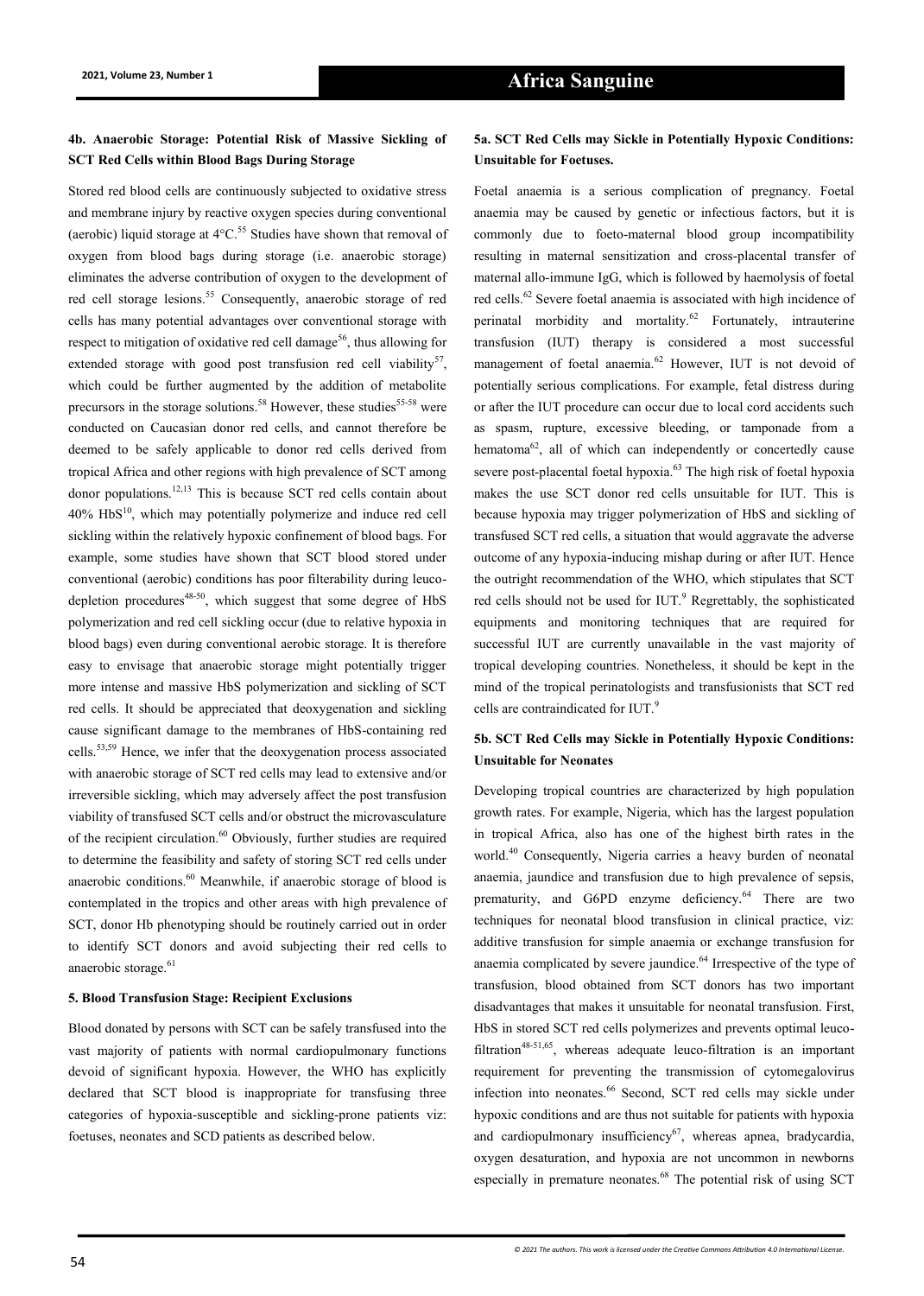solitary case-report of a neonate who was massively transfused with SCT red cells, which resulted in massive splenic infarct, multiple haemorrhagic renal infarcts, and acute renal failure.<sup>69</sup> It is therefore not surprising that the WHO recommends that SCT red cells should not be used for neonatal transfusion.<sup>9</sup> Accordingly, the standard of care for best practice for neonatal transfusion requires selective use of HbAA red cells.<sup>70</sup>

## **5c. SCT Red Cells Contain About 40% HbS: Unsuitable for Sickle Cell Disease**

With the largest tropical back population of over 200 million, SCT frequency of 25-30% and SCD prevalence of 2-3%, Nigeria carries the heaviest burden of both SCT and SCD in the world.<sup>30</sup> As a chronic haemolytic disorder, the management of SCD is transfusion intensive.<sup>71</sup> In similarity with neonatal transfusion, there are basically two types of transfusion techniques for SCD patients, viz: additive transfusion for simple anaemia or exchange with hyper-transfusion for serious complications such acute chest syndrome, stroke or priapism.<sup>71</sup> Irrespective of the type of transfusion, SCT red cells are not recommended for transfusing patients with SCD for three clinically relevant reasons. First, SCT blood is intrinsically hyper-viscous<sup>34,47</sup>, and it would obviously aggravate the pre-existing haemo-rheological abnormalities in the blood of patients with SCD.<sup>72</sup> Second, SCT blood is inherently hypercoagulable<sup>31</sup>-33,35,36, and it would undoubtedly add to the pre -existing hypercoagulability of SCD.<sup>73</sup> Third, SCT red cells may contain about  $40\%$  HbS<sup>10</sup>, which would increase the pre-existing burden of HbS in patients with SCD, thereby diminishing the therapeutic efficacy of exchange transfusion in reducing the quantity of HbS in the blood of patients with  $SCD<sup>71</sup>$  It is therefore easy to appreciate why the WHO recommends that SCT red cells should not be used for patients with SCD.<sup>9</sup> Hence, the standard of care for best practice for SCD transfusion requires selective use of HbAA red cells.<sup>74</sup>

# **MERITS OF SICKLE CELL TRAIT IN TRANSFUSION MEDICINE**

Inspite of the aforementioned demerits, SCT has nonetheless been associated with a limited number of merits and beneficial qualities within the ambit of clinical transfusion medicine, especially at the 'pre-donation stage' and the 'blood transfusion stage' as outlined in Table 2 and described below.

#### **1. Pre-donation Stage: Donor Screening and Risk of Infection**

High prevalence of endemic transfusion transmissible infections has compelled tropical blood banks in Nigeria and other African countries to adopt pre-donation screening and deferral strategy in order to avoid wasteful collection of infected donor blood.<sup>8</sup> This strategy may be at variance with international practice, but it is

undoubtedly fiscally prudent and financially rational within the limited health budgets of tropical countries.<sup>37</sup> Although SCT has traditionally been associated with resistance against malaria<sup>75-78</sup>, recent studies have also associated SCT with resistance against HIV.<sup>79-84</sup> Thus SCT donors may have lower risk of having malaria and HIV infections, which would translate into a lower incidence of predonation deferrals among prospective donors with SCT. Moreover, recipients of SCT donor blood would also be at lower risks of acquiring transfusion transmitted malaria (TTM) and transfusion transmitted HIV (TTHIV) infections as expatiated below.

#### **1a. SCT Donors and Low Risk of Asymptomatic Malaria Parasitemia**

SCT red cell is naturally endowed with the ability to resist initiation and propagation of the erythrocytic phase of malaria infection via five layers of protective mechanisms. First, SCT red cells are innately resistant to invasion by P. falciparum.<sup>7,75</sup> Second, if the parasites manage to successfully invade the SCT red cells, the invasion triggers red cell sickling and/or eryptosis, which lead to phagocytic clearance of the infected SCT red cells along with the invading parasites.<sup>7,75</sup> Third, if the infected SCT red cells escape phagocytosis, the intra-erythrocytic growth of the invading parasites is significantly repressed by translocation of host micro-RNAs into the parasite genome.<sup>76</sup> Fourth, survival of the repressed parasites is retarded by the ambient inhospitable conditions (dehydration, osmotic shrinkage, low intracellular potassium, and HbS polymerization) within the cytoplasm of the infected SCT red blood cells.<sup>7</sup> And fifth, any residual surviving parasites are eventually and effectively cleared by the host anti-malarial immune response, which is particularly more developed in persons with SCT (than in persons with HbAA).<sup>7</sup> Therefore, SCT polymorphism is naturally designed to resist P. falciparum, and has been shown to offer a wide spectrum of protect against all clinical stages of malaria infection ranging from asymptomatic malaria to clinically non-severe and severe malaria.<sup>7,77,78</sup> Interestingly, a recent study from Nigeria has specifically demonstrated that in comparison to blood donors with HbAA, donors with SCT were associated with low risk of asymptomatic malarial parasitemia.<sup>78</sup> The finding of that study implied that SCT blood carries low risk of TTM infection.<sup>78</sup> Hence, donor SCT phenotype is an important but surreptitious mitigator of the risk of TTM infection in Nigeria and by implication, in other malaria endemic tropical countries.<sup>78</sup>

#### **1b. SCT Donors and Low Risk of HIV Infection**

Recent studies suggest that sickle β-globin gene (in SCD patients and in SCT carriers) may be associated with protection against acquisition and progression of HIV infection.<sup>79</sup> A possible mechanism of the protection could exist within the genome of persons with sickle β-globin gene, which probably facilitates the production of TRIM5 $\alpha$  leucocyte membrane protein.<sup>79</sup> This protein prevents HIV pre-integration complex from arriving at the nucleus, thus interfering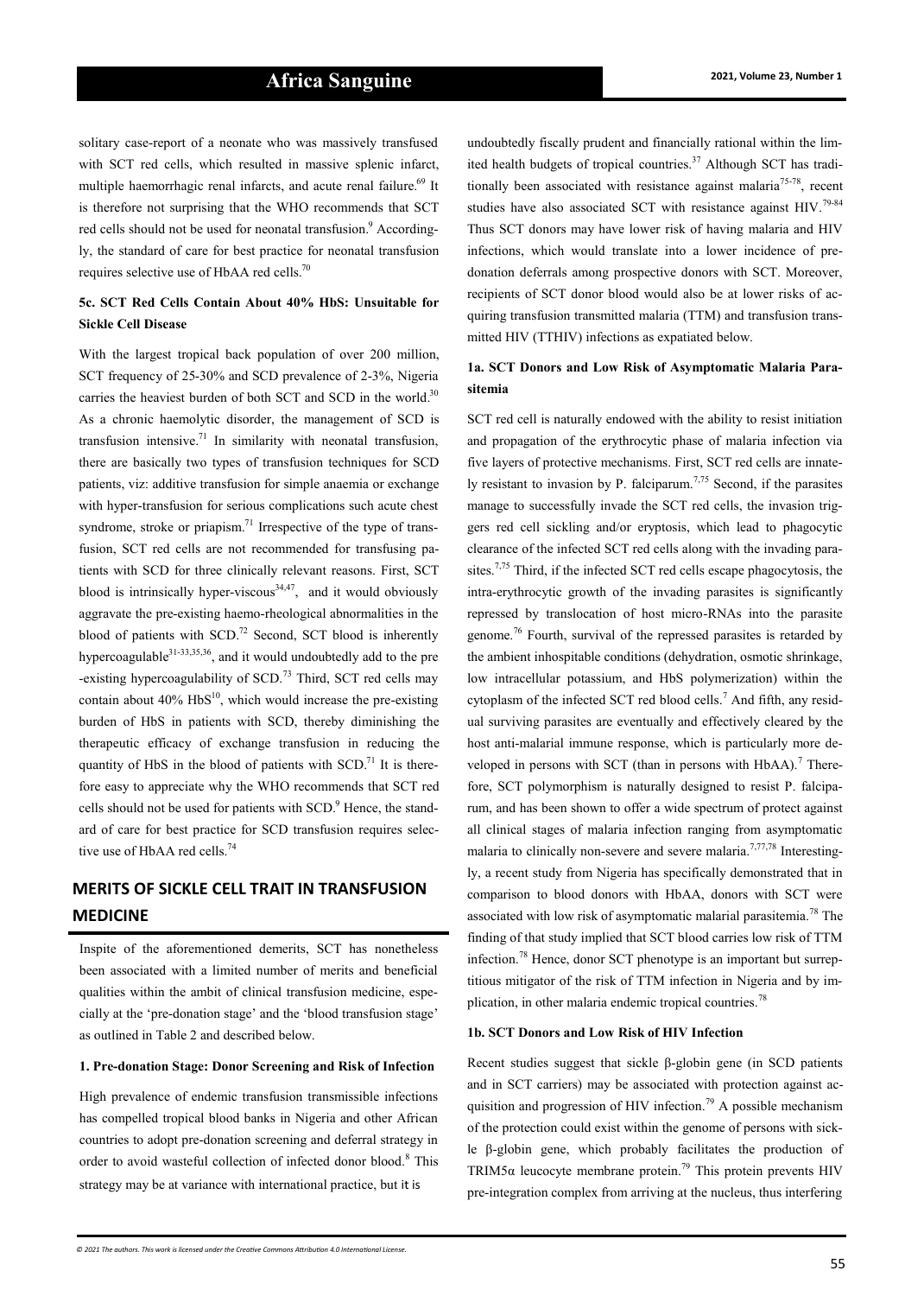with reverse transcription<sup>80,81</sup>, which may explain the lower (than the expected) rate of HIV infection among individuals with sickle β -globin gene.<sup>79</sup> Additional possible mechanisms for HIV resistance in patients with SCD include up-regulation of haeme oxygenase-1, hypoxia related to anaemia, higher expression of inflammatory cytokines and inhibition of HIV transcription in the presence of deregulated iron metabolism<sup>79,82</sup>, as well as lower CD4+ T-cell expression of CCR5 and CCR7 chemokine receptors for HIV.<sup>83</sup> Interestingly, in similarity with SCD, SCT is also associated with resistance against HIV infection. A recent cohort study of Nigerian children with HIV infection had shown that in comparison with normal HbAA phenotype, SCT confers relative protection against acquisition of HIV infection.<sup>84</sup> Moreover, HIV viral RNA load was significantly lower in the HIV infected children with SCT as compared to their counterparts with normal HbAA phenotype.<sup>84</sup> On the basis of the aforementioned studies, we presume that donors with SCT phenotype would be at lower risk of having HIV infection, which implies that (in comparison to HbAA donor blood) SCT donor blood would be associated with lower risk of TTHIV infection. Hence, donor SCT maybe an important but surreptitious mitigator of the risk of TTHIV infection in tropical Africa, where a significant proportion of blood donors carry the  $SCT$ <sup>12,13</sup> This meritorious attribute of SCT would be particularly desirable in sub-Saharan Africa, where the risk of TTHIV infection is high due to inadequacy of standardized serological tests for detecting donor HIV infection, which is exacerbated by lack of nucleic acid tests for detecting serologically negative HIV infected donors during the window period.<sup>85</sup>

## **2. Blood Transfusion Stage: Therapeutically Rational Use of SCT Blood**

Anti-malarial resistance and hypercoagulability form the pathophysiologic basis for the potentially useful applications of SCT blood within the context of 'therapeutically rational application of SCT blood' in managing severe malaria and possibly haemophilic bleeding, as described below.

## **2a. SCT and Malaria Resistance: Therapeutically Rational Exchange Transfusion for Severe Malaria**

Exchange blood transfusion (EBT) has been used as an adjunct treatment modality for reducing parasite load, decreasing blood viscosity, and increasing microvascular perfusion in patients with severe malaria.<sup>86</sup> However, the role of EBT vis-à-vis its benefits on patients' clinical outcome remains controversial.<sup>86</sup> Therapeutically rational exchange (TREX) transfusion using malaria resistant SCT red cells is an attractive theoretical model that may augment the benefits of red cell exchange in the management of severe malaria, which is often seen among HbAA individuals and other vulnerable persons in the tropics.87,88 TREX with SCT red cells would presumably be particularly valuable and life-saving for high-risk cases

such as non-immune and immune-compromised patients<sup>89</sup>, as well as for patients with drug resistant malaria, which is unfortunately becoming increasingly prevalent in malaria endemic African countries inspite of the current use of Artemisinin based combination therapy as recommended by WHO.<sup>90</sup>

The concept of TREX with SCT red cells in managing severe malaria was prompted by the natural ability of SCT red cells to resist P. falciparum invasion and proliferation.<sup>7</sup> Nonetheless, other red cell associated polymorphisms such as the ABO blood groups are also important in anti-malarial resistance.<sup>91</sup> Accordingly, the proponents of TREX with SCT red cells recommended the use of SCT donor red cells alone<sup>87</sup>, or in combination with other malaria resistant red cell phenotypes (such as blood group-O phenotype) $88$  in the management of severe P. falciparum infections. Nigeria is malaria endemic<sup>30</sup>, and it has the largest global genetic pool of SCT carriers<sup>30</sup> with a commensurate high prevalence of SCT among its blood donors.<sup>12,13</sup> Thus, Nigeria was (by default) considered to be a prototype country for evaluating the feasibility and effectiveness of TREX with SCT red cells in the management of severe malaria.<sup>88</sup> In view of the potential thrombotic complications of SCT red cells $^{32}$ , the proponents of TREX with SCT red cells had reckoned that prudence and caution are required for patients who are pregnant<sup>92</sup>, or taking birth-control hormones<sup>93</sup>, or have a personal or family history of deep vein thrombosis or other thrombotic events.<sup>88</sup> Moreover, we believe there are two additional haemostatic safety issues that need to be cautiously considered with respect to the use of SCT red cells for TREX in severe malaria. First, severe malaria by itself is potentially prothrombotic<sup>94</sup>, hence patients with severe malaria may be more susceptible to the thrombotic challenge posed by transfused SCT red cells. Second, patients with severe malaria are more likely to have non-O blood groups<sup>95</sup>, and coincidentally, non-O blood groups are also independently associated prothrombotic tendencies.<sup>96</sup> There is therefore a need for standardized expert guidelines regarding indications, precautions and contraindications for TREX with SCT red cells vis-à-vis the separate and/or combined prothrombotic effects of SCT red cells, pregnancy, oral contraceptive use, non-O blood groups, and/or family history of thrombotic events in patients with severe malaria.

## **2b. SCT and Hypercoagulability: Therapeutically Rational Additive Transfusion for Severe Haemophilia**

Haemophilia-A is an X-linked recessive disorder associated with deficiency of coagulation FVIII and lifelong bleeding diathesis.<sup>97</sup> Severe haemophilia is characterized by musculoskeletal complications due to recurrent spontaneous bleeding into muscles and joints.  $97$  However, it is known that the coinheritance of thrombophilic (prothrombotic) genes, e.g. Factor-V Leiden (FVL) gene, often reduces spontaneous bleeding rates and complications in European patients with severe haemophilia.<sup>98</sup> The sickle β-globin gene occurs with high frequencies in tropical Africa and other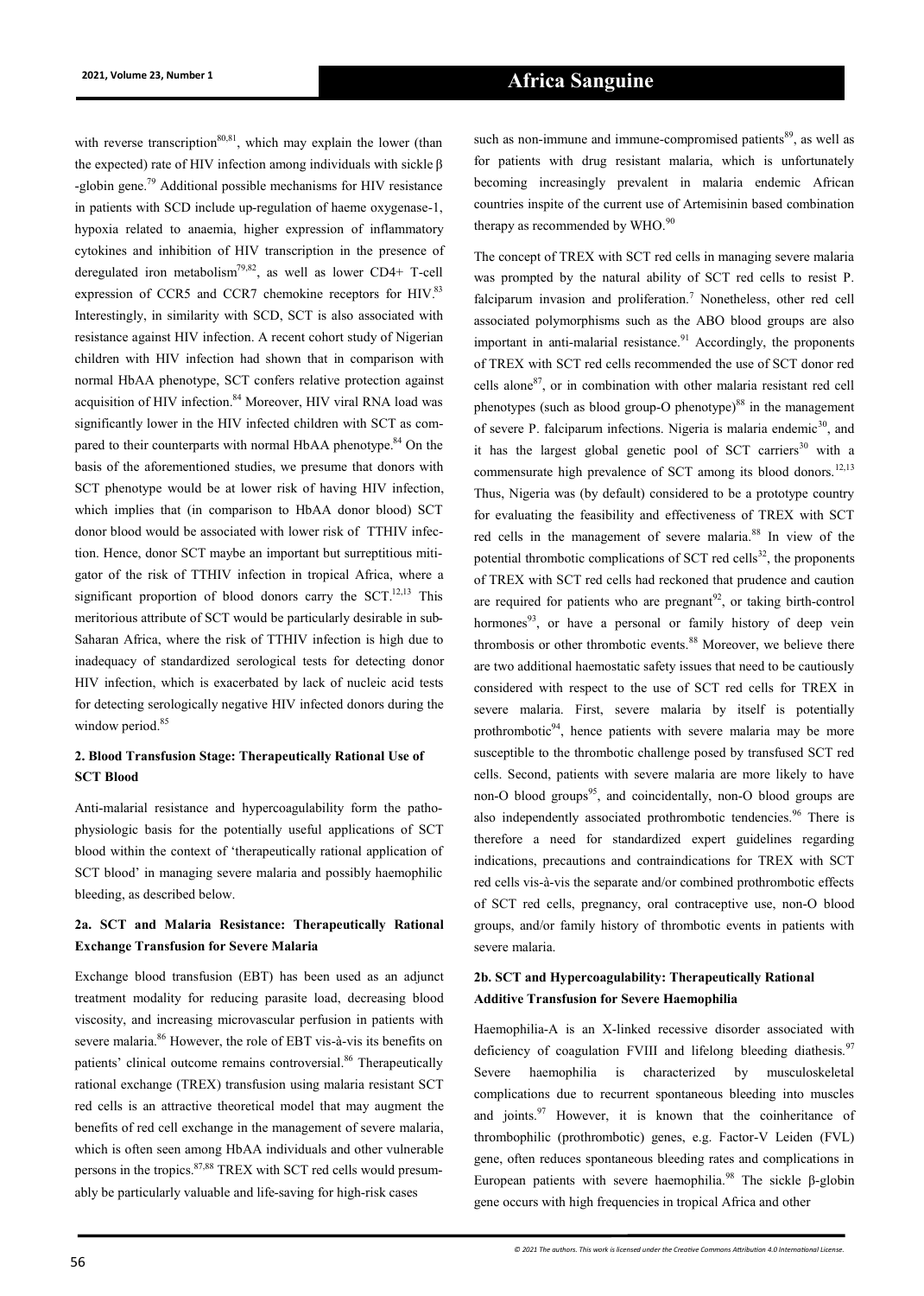malaria endemic regions, where it causes variable degrees of clinical (symptomatic) and subclinical (asymptomatic) red cell sickling in persons with SCD and SCT respectively.<sup>1</sup> In similarity with FVL gene, the sickle β-globin gene is prothrombotic as mentioned in previous sections.<sup>31</sup>-33,35,36 Hence, the coinheritance of the sickle βglobin gene should presumably improve bleeding phenotypes of haemophiliacs. But only a few studies have suggested possible benefits of sickle β-globin gene on haemophilic bleeding. To the best of our knowledge, there are only three notable but very small studies in the literature regarding coinheritance of haemophilia-A and the sickle  $\beta$ -globin gene.<sup>99-101</sup> First, a case report from India suggested that SCD was associated with reduction in bleeding complications in severe haemophilia.<sup>99</sup> Second, a small retrospective study from Nigeria suggested that SCT was associated with reduction in bleeding rates in severe haemophilia.<sup>100</sup> And third, a case report from Maroc implied that SCT could possibly delay the onset of spontaneous haemorrhagic manifestations of severe haemophilia.<sup>101</sup> Regrettably in low resource tropical countries, FVIII concentrate and cryoprecipitate are scarce<sup>102,103</sup>, hence 'fresh whole blood' is still commonly used to treat haemophilic bleeding in the tropics.<sup>104</sup> In view of the aforementioned potentially favourable effects of sickle βglobin gene on haemophilic bleeding $9^{9-101}$ , there are two clinically pertinent issues that need to be resolved with respect to SCT and haemophilia in tropical countries. First, there is need for large and controlled studies to determine the actual impact (if any) of the sickle β-globin gene on haemophilic bleeding and complications. Second, there is need to determine whether or not 'fresh whole SCT blood'

#### **REFERENCES**

- 1. Flint J, Harding RM, Boyce AJ, Clegg JB. The population genetics of the haemoglobinopathies. Bailliere's Clin Haematol 1993;6:215-22.DOI:10.1016/S0950- 3536(05)80071-X.
- 2. Kaul DK, Fabry ME, Nagel RI. The pathophysiology of vascular obstruction in the sickle cell syndromes. Blood Rev 1996;10:29-44. DOI:10.1016/S0268-960X(96) 90018-1.
- 3. Pecker LH, Naik RP. The current state of sickle cell trait: implications for reproductive and genetic counseling. Blood 2018;132:2331-8. DOI:10.1182/blood-2018-06-848705.
- 4. Fleming AF, Storey J, Molineaux L, Iroko EA, Attai ED. Abnormal haemoglobins in the Sudan savanna of Nigeria: I. Prevalence of haemoglobins and relationships between sickle cell trait, malaria and survival. Ann Trop Med Parasitol 1979;73:161- 72. DOI:10.1080/00034983.1979.11687243.
- 5. Elguero E, Délicat-Loembet LM, Rougeron V, Arnathau C, Roche B, Becquart P. Malaria continues to select for sickle cell trait in Central Africa. Proc Natl Acad Sci 2015;112: 7051-4. DOI:10.1073/pnas.1505665112.
- 6. Olatunji PO. Malaria and the sickle gene: polymorphism balance in favour of eradication. Ann Health Res 2018;4:88-96. DOI:10.30442/ahr.0402-1-12.
- 7. Gong L, Parikh S, Rosenthal PJ, Greenhouse B. Biochemical and immunological mechanisms by which sickle cell trait protects against malaria. Malar J 2013;12:317. DOI:10.1186/1475-2875-12-317.
- 8. Salawu L, Murainah HA. Pre-donation screening of intending blood donors for antibodies to infectious agents in a Nigerian tertiary health institution: a pilot study. Afr J Med Med Sci 2006;35:453-6.

can be safely and effectively used for 'therapeutically rational additive transfusion' in treating intractable bleeding in severe haemophiliacs (who have HbAA phenotype) in the absence of FVIII concentrate and cryoprecipitate, as is usually and regrettably the case in low resource tropical African clinical settings.<sup>102,103</sup> It must however be appreciated that although transfusion of SCT blood is considered safe for non-hypoxic older children and adults, a precautionary recommendation of the  $WHO<sup>9</sup>$  dictates that transfusion of SCT blood should be generally avoided in all neonates (which by implication include haemophilic neonates), as earlier elucidated in sections 5, 5a, 5b and 5c of this review.

#### **CONCLUSION AND RECOMMENDATIONS**

The high prevalence of SCT in tropical donor populations signifies the indispensability of SCT donor blood in the practice of tropical blood transfusion. Nonetheless, the SCT donor blood has well recognized technical and clinical demerits and implications in transfusion medicine. Inspite of its demerits and implications, SCT has some potential merits and applications that have neither been adequately explored nor standardized. Hence, the onus lies on tropical transfusionists and clinicians to innovate ways of ameliorating or circumventing the demerits and implications of SCT blood, and at the same time explore the feasibility and safety of its potential merits and applications vis-à-vis the practice of blood transfusion in low resource settings in tropical Africa, and by implication in other regions of the world where SCT is prevalent.

- 9. https://apps.who.int/iris/bitstream/handle/10665/76724/9789241548519\_eng.pdf. [Accessed April 1, 2021].
- 10. Ahmed SG, Ibrahim UA. Haemoglobin-S in sickle cell trait with papillary necrosis. Br J Haematol 2006;135:415-6. DOI:10.1111/j.1365-2141.2006.06318.x.
- 11. Barbedo MMR, McCurdy PR. Red cell life span in sickle cell trait. Acta Haematol 1974;15:339-42. DOI:10.1159/000208316.
- 12. Ahmed SG, Hassan AW, Ibrahim UA. The frequency and clinical significance of structural haemoglobin variants in donor blood at university of Maiduguri teaching hospital. Niger J Surg Res 2000;2:127-30. DOI:10.4314/njsr.v2i3.12199.
- 13. Garba N, Danladi SB, Abubakar HB, Ahmad SG, Gwarzo MY. Distribution of haemoglobin variants, ABO and Rh blood groups in blood donors attending Aminu Kano Teaching Hospital, Nigeria. Clin Med J 2016;2:20-24. http:// www.aiscience.org/journal/cmj.
- 14. Kubota N, Orita T, Hattori K, Oheda M, Ochi N, Yamazaki T. Structural characterization of natural and recombinant human granulocyte colony-stimulating factors. *J Biochem* 1990;107:486-92. DOI:10.1093/oxfordjournals.jbchem.a123072.
- 15. Bendall LJ, Bradstock KF. G-CSF: from granulopoietic stimulant to bone marrow stem cell mobilizing agent. Cytokine & Growth Factor Rev 2014;25:355-67. DOI:10.1016/j.cytogfr.2014.07.011.
- 16. Lemos NE, Farias MG, Kubaski F, Scotti L, Onsten TGH, Brondani LA, et al. Quantification of peripheral blood CD34<sup>+</sup> cells prior to stem cell harvesting by leukapheresis: a single center experience. Hematol Transfus Cell Ther 2018;40:213- 8. DOI:10.1016/j.htct.2018.01.002.
- 17. Barbosa SAT, Brunetta DM, Filho SLAP, Primo GAS, Santos FJC, Carlos LMB, et al. A new insight into apheresis platelet donation by sickle cell trait carriers: evidences of safety and quality. Hematol Med Oncol 2019;4:1-4. DOI:10.15761/ HMO.1000179.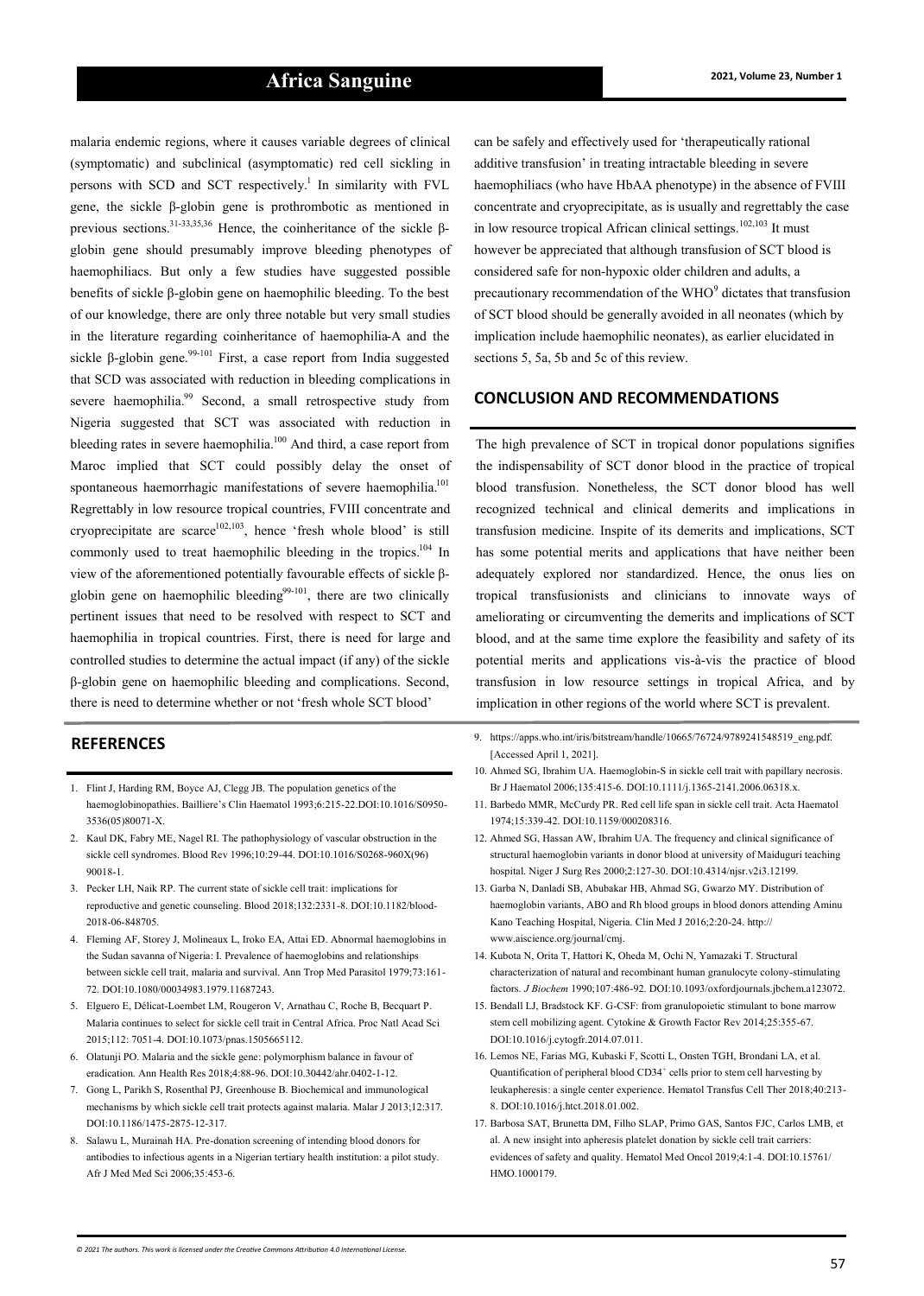# **2021, Volume 23, Number 1 Africa Sanguine**

- 18. European Committee on Blood Transfusion. Guide to the preparation, use and quality assurance of blood components, 19th Edn. European Directorate for the Quality of Medicines & Health Care of the Council of Europe, 2017.
- 19. Kasi PM, Patnaik MM, Peethambaram PP. Safety of Pegfilgrastim (Neulasta) in patients with sickle cell trait/anemia. Case Rep Hematol 2013;146938. DOI:10.1155/2013/146938.
- 20. Turhan A, Weiss LA, Mohandas N, et al. Primary role for adherent leukocytes in sickle cell vascular occlusion: A new paradigm. Proc Natl Acad Sci USA 2002;99:3047-51.
- 21. Ho CH. White blood cell and platelet counts could affect whole blood viscosity. J Chin Med Assoc 2004;67:394‑7. 22. Connes P, Alexy T, Detterich J, Romana M, Hardy‑Dessources MD, Ballas SK.
- 
- The role of blood rheology in sickle cell disease. Blood Rev 2016;30:111-8<br>23. Hoglund M, Hakansson L, Venge P. Effects of in-vivo administration of G-CSF<br>on neutrophil functions in healthy volunteers. Eur J Haematol 1997; 24. De Santis GC, Prado Jr BD, Dotoli GM, Simões BP, Covas DT. Mobilizing hematopoietic progenitor cells in donors with sickle cell trait is safe. Hematol
- Transfus Cell Ther 2019;41:101-2. DOI:10.1016/j.htct.2018.04.003.
- 25. Jelkmann W. Molecular biology of erythropoietin. Intern Med 2004;43:649-59. 26. Goodnough LT, Rudnick S, Price TH, et al. Increased preoperative collection of
- autologous blood with recombinant human erythropoietin therapy . N Engl J Med 1989;321:1163-8.
- 27. Lippi G, Franchini M, Favaloro EJ. Thrombotic complications of erythropoiesis-stimulating agents. Semin Thromb Hemost 2010;36:537-49. DOI:10.1055/s-0030 -1255448.
- 28. Hasegawa Y, Takamatsu J, Iwase T, et al. Effects of recombinant human erythro-poietin on thrombosis and fibrinolysis in autologous transfusion for hip sur-
- gery. Arch Orth Traum Surg 1999;119:384-387. DOI:10.1007/s004020050434. 29. Biesma DH, Bronkhorst PJ, De Groot PG, Van de Wiel A, Kraaijenhagen RJ, Marx JJ. The effect of recombinant human erythropoietin on hemostasis, fibrinolysis, and blood rheology in autologous blood donors. J Lab Clin Med 1994;124:42-7. DOI:10.5555/uri:pii:0022214394901538.
- 30. Galadanci N, Wudil BJ, Balogun TM, Ogunrinde GO, Akinsulie A, Hasan-Hanga F, et al. Current sickle cell disease management practices in Nigeria. Int Health 2014;6:23-28. DOI:10.1093/inthealth/iht022.
- 31. Lawrie AS, Pizzey A, Trompeter S, Meiselman, H, Mohandas, N, Dumanski JP, et al. Procoagulant activity in patients with sickle cell trait. Blood Coagul Fibrinol 2012;23:268-70. DOI:10.1097/MBC.0b013e32835187f8.
- 32. Folsom AR, Tang W, Roetker NS, Kshirsangar AV, Derebail AK, Lutsey PL, et al. Prospective study of sickle cell trait and venous thromboembolism incidence. J Thromb Haemost 2015;13:2-9. DOI:10.1111/jth.12787.
- Westerman MP, Green D, Gilman-Sachs A, Beaman K, Freels S, Boggio L, et al. Coagulation changes in individuals with sickle cell trait. Am J Hematol 2002;69:89-156.
- 34. Zheng Y, Mark A. Cachia MA, Ge J, Xu Z, Wang C, et al. Mechanical differ-ences of sickle cell trait and normal red blood cells. Lab Chip 2015;15:3138-46. DOI:10.1039/c5lc00543d.
- 35. Tait JF, Gibson D. Measurement of membrane phospholipid asymmetry in nor-mal and sickle cell erythrocytes by means of annexin-V binding. J Lab Clin Med 1994;123:741-8.
- 36. Westerman MP, Cole ER, Wu K. The effect of spicules obtained from sickle red cells on clotting activity. Br J Haematol 1984;56:557-62.
- 37. Hafez R. Nigeria health financing system assessment. World Bank Report, 2018. DOI:10.1596/30174.
- 38. Ahmed SG, Ibrahim UA, Hassan AW. Adequacy and pattern of blood donations<br>in northeast Nigeria: the implications for blood safety. Ann Trop Med Parasitol<br>2007;101:725-31. DOI:1079/136485907X241442.<br>Roberts DJ, Field S,
- 
- 2016;30:477-95. DOI:10.1016/j.hoc.2015.11.011. 40. National Population Commission. Nigeria Demographic and Health Survey 2018. Abuja, Nigeria. Available at: https://www.dhsprogram.com. [Accessed: April 1, 2021].
- 41. Naudin C, Burillo E, Blankenberg S, Butler L, Renné T. Factor XII contact activation. Semin Thromb Hemost 2017;43:814-26. DOI:10.1055/s-0036- 1598003.
- 42. Shastry S, Das S. Root-cause analysis for clot in blood bag. Asian J Transfus Sci 2016;10:3-4. DOI:10.4103/0973-6247.175385.
- 43. Arora D, Dara RC, Raina V, Rawat G, Tiwari AK. CAPA analysis of clotted red cell unit detected during leukodepletion process: importance of quality check on blood collection monitors. Asian J Transfus Sci 2015;9:217-8. DOI:10.4103/0973 -6247.162732.
- 44. Aneke JC, Ezeama N, Okocha CE, Onyeyili AN, Ona CE, Ibeh NC, et al.<br>
Knowledge, attitude and practice of haemovigilance among healthcare professionals in a Nigerian Tertiary Hospital. Egypt J Haematol 2017;42:108-16.<br>
- implications on blood transfusion in a low resource tropical setting. Trop J Health Sci 2020;27:1-7.
- 46. Habib A, Ibrahim Z, Kani KM, Ibrahim UA, Ahmed SG. Sickle cell trait and the
- risk of clotting in donated blood bags in north west Nigeria: Is this a call for pre-<br>donation hydration? Afr Sanguine 2021, 23(1): In Press.<br>47. Triptet J, Loko G, Samb A, Gogh BD, Sewade E, Seck D, et al. Effects of hydr ajpheart.00298.2010.
- Beard MJ, Cardigan R, Seghatchian J, Krailadsiri P, Williamson LM. Variables determining blockage of WBC-depleting filters by Hb sickle cell trait donations.<br>Transfusion 2004;44:422-30. DOI:10.1111/j.1537-2995.2003.00669.x.<br>49. Stroncek DF, Byrne KM, Noguchi CT, Schechter AN, Leitman SF. Increasing
- hemoglobin oxygen saturation levels in sickle trait donor whole blood prevents<br>hemoglobin-S polymerization and allows effective white blood cell reduction by<br>filtration. Transfusion 2004;44:1293-9. DOI:10.1111/j.0041-1132.
- 50. Schuetz AN, Hillyer KL, Roback JD, Hillyer CD. Leuko-reduction filtration of blood with sickle cell trait. Transfus Med Rev 2004;18:168-76. DOI:10.1016/ j.tmrv.2004.03.002.
- 51. Amar KO, Bourdonné O, Bruneau S, Sellami F, Richard P. Assessment of leucoreduction of sickle cell trait blood: quality of the filtered product. Blood Transfus<br>2014;12:s193-8. DOI:10.2450/2012.0084-12.<br>52. Bianchi M, Vaglio S, Pupella S, Marano G, Facco G, Liumbruno GM, et al.<br>Leucoreduction of
- 
- 
- Blood Transfus 2016;14:214-27. DOI 10.2450/2015.0154-15.<br>
53. Kuypers FA. Hemoglobin-S polymerization and red cell membrane changes. Hematol<br>
0ncol Clin 2014;28:155-79. DOI:10.1016/j.hoc.2013.12.002.<br>
54. Osei-Hwedieh DO,
- 
- 55. Yoshida T, Shevkoplyas SS. Anaerobic storage of red blood cells. Blood Transfus<br>2010; 8:220-36. DOI: 10.2450/2010.0022-10.<br>56. Burns JM, Yoshida T, Dumont LJ, Yang X, Piety NZ, Shevkoplyas SS. Deterioration<br>of red bloo
- 57. Yoshida T, Au Buchon JP, Tryzelaar L, Foster KY, Bitensky MW. Extended storage of red blood cells under anaerobic conditions. Vox Sang 2007; 92:22-31. DOI:10.1111/j.1423-0410.2006.00860.x.
- 58. Dumont LJ, Yoshida T, Au Buchon JP. Anaerobic storage of red blood cells in a novel additive solution improves in vivo recovery. Transfusion 2009;49:458-64. DOI:10.1111/j.1537-2995.2008.02038.x.
- 59. Merciris P, Hardy-Dessources MD, Giraud F. Deoxygenation of sickle cells stimulates Syk tyrosine kinase and inhibits a membrane tyrosine phosphatase. Blood 2001;98:3121-7. DOI:10.1182/blood.v98.10.3121.
- 60. Ahmed SG. Anaerobic storage of red blood cells: the need for caution regarding donor red cells with sickle cell trait (letter). Blood Transfus 2011; 9:347.
- DOI:10.2450/2011.0110-10. 61. Yoshida T, Shevkoplyas SS. Anaerobic storage of red blood cells: the need for caution regarding donor red cells with sickle cell trait (reply). Blood Transfus
- 2011;9:348. DOI:10.2450/2011.0033-11. 62. Lindenburg ITM, van Kamp IL, Oepkes D. Intrauterine blood transfusion: current indications and associated risks. Fetal Diagn Ther 2014;36:263-71. DOI:10.1159/000362812
- 63. Hutter D, Kingdom J, Jaeggi E. Causes and mechanisms of intrauterine hypoxia and its impact on the fetal cardiovascular system: a review. Int J Pediatr 2010; Article ID 401323, 9 pages. DOI:10.1155/2010/401323.
- 64. Olusanya BO, Osibanjo FB, Mabogunje CA, Slusher TM, Olowe SA. The burden and management of neonatal jaundice in Nigeria: a scoping review of the literature. Niger J Clin Pract 2016;19:1-7. DOI:10.4103/1119-3077.173703. 65. Stroncek DF, Rainer T, Sharon V, et al. Sickle Hb polymerization in RBC
- components from donors with sickle trait prevents effective WBC reduction by filtration. Transfusion 2002; 42:1466-72.
- 66. Girelli G, Antoncecchi S, Casadei AM, et al. Recommendations for transfusion therapy in neonatology. Blood Transfus 2015;13:484-97. DOI:10.2450/2015.0113- 15.
- 67. Contreras M, Hewitt PE. Clinical blood transfusion. In: Hoffbrand AV, Lewis SM, Tuddenham EGD, editors. Postgraduate haematology. London: Arnold; 2001. p.215-
- 34. 68. Zhao J, Gonzalez F, Mu D. Apnea of prematurity: from cause to treatment. Eur J Pediatr 2011;170:1097-1105. DOI:10.1007/s00431-011-1409-6.
- 69. Novak RW, Brown RE. Multiple renal and splenic infarctions in a neonate following transfusion with sickle trait blood. Clin Paediatr 1982;21:239-41. DOI:10.1177/000992288202100409.
- 70. Ahmed SG, Ibrahim UA. Donor blood selection criteria for neonatal red cell transfusion: general and tropical perspectives. Trop J Health Sci 2018;25:1-10.
- 
- 71. Adewoyin AS, Obieche JC, Hypertransfusion therapy in sickle cell disease in<br>Nigeria. Adv Hematol 2014; Article ID:923593, 8 pages. DOI:10.1155/2014/923593.<br>72. Connes P, Alexy T, Deterich J, Romana M, Hardy-Dessources j.blre.2015.08.005.
- 73. Faes C, Sparkenbaugh EM, Pawlinski R. Hypercoagulable state in sickle cell disease. Clin Hemorheol Microcirc 2018;68:301-18. DOI:10.3233/CH-189013.
- 74. Diaku-Akinwumi IN, Abubakar SB, Adegoke SA, et al. Blood transfusion services for patients with sickle cell disease in Nigeria. Int Health 2016;8:330-5. DOI:10.1093/inthealth/ihw014.
- 75. Föller M, Bobbala D, Koka S, Huber SM, Gulbins E, Lang F. Suicide for survivaldeath of infected erythrocytes as a host mechanism to survive malaria. Cell Physiol Biochem 2009;24:133-40. DOI:10.1159/000233238.
- 76. La Monte G, Philip N, Reardon J, Lacsina JR, Majoros W, Chapman L, et al. Translocation of sickle cell erythrocyte micro-RNAs into Plasmodium falciparum inhibits parasite translation and contributes to malaria resistance. Cell Host & Microbe 2012;12:187-99. DOI:10.1016/j.chom.2012.06.007.
- 77. Danquah I, Ziniel P, Eggelte TA, Ehrhardt S, Mockenhaupt FP: Influence of haemoglobins 'S' and 'C' on predominantly asymptomatic Plasmodium infections in northern Ghana. Trans R Soc Trop Med Hyg 2010;104:713-9. DOI:10. .trstmh.2010.08.001.
- 78. Kani KM, Ibrahim Z, Habeeb A, Ibrahim UA, Ahmed SG. Haemoglobin phenotypes and the risk of asymptomatic malaria parasitemia among blood donors in northwest<br>Nigeria: Clinical implications in the practice of tropical transfusion medicine. Afr J<br>Clin Exper Microbiol 2021; 22:179-186. DOI:10.4314/ajc
- 
- 2017;2: 555600. DOI:10.19080/AJPN.2017.02.555600. 80. Richardson MW, Guo L, Xin F, Yang X, Riley JL. Stabilized human TRIM5α protects human T cells from HIV-1 infection. Mol Ther 2014; 22:1084-95.
- 81. Javanbakht H, An P, Gold B, Petersen DC, O'Huigin C, et al. Effects of human TRIM5α polymorphisms on antiretroviral function and susceptibility to human
- immunodeficiency virus infection. Virology 2006;354:15-27.<br>
82. Nouraie M, Nekhai S, Gordeuk VR. Sickle cell disease is associated with decreased HIV but higher HBV and HCV comorbidities in US hospital discharge records: a